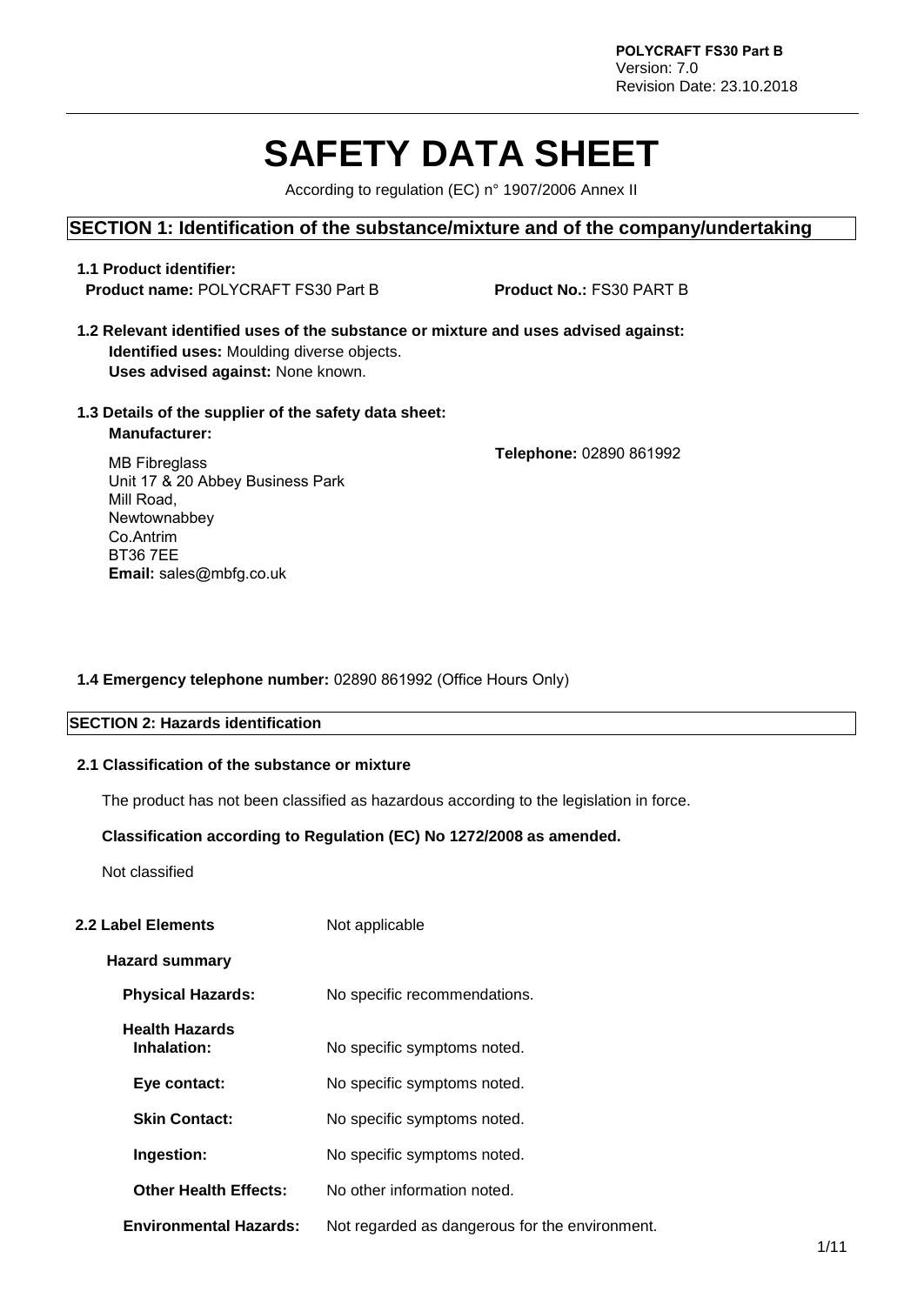**2.3 Other hazards** Meets PBT (persistent/bioaccumulative/toxic) criteria Meets vPvB criteria

# **SECTION 3: Composition/information on ingredients**

#### **3.2 Mixtures**

**General information:** Mixture of Polyorganosiloxanes, fillers, additives.

| <b>Chemical name</b>              | Concentration CAS-No. |          | EC No.    | <b>REACH</b><br><b>Registration</b><br>No. | <b>M-Factor:</b>      | <b>Notes</b>    |
|-----------------------------------|-----------------------|----------|-----------|--------------------------------------------|-----------------------|-----------------|
| Octamethylcyclotetra<br>siloxane  | $0,1 - 1\%$           | 556-67-2 | 209-136-7 | $01 -$<br>2119529238-<br>36-0002           | No data<br>available. | $#$ PBT<br>vPvB |
| Decamethylcyclopent<br>asiloxane  | $0.1 - 1\%$           | 541-02-6 | 208-764-9 | $01 -$<br>2119511367-<br>43-0003           | No data<br>available. | vPvB            |
| Dodecamethylcycloh<br>exasiloxane | $0.1 - 1\%$           | 540-97-6 | 208-762-8 | $01 -$<br>2119517435-<br>42-0002           | No data<br>available. | vPvB            |

\* All concentrations are percent by weight unless ingredient is a gas. Gas concentrations are in percent by volume.

# This substance has workplace exposure limit(s).

#### **Classification**

| <b>Chemical name</b>              | <b>Classification</b>                                     | <b>Notes</b>          |
|-----------------------------------|-----------------------------------------------------------|-----------------------|
| Octamethylcyclotetrasiloxane      | Flam. Liq. 3 H226; Repr. 2 H361f; Aquatic Chronic 4 H413; | No data<br>available. |
| Decamethylcyclopentasiloxane      | None known.                                               | No data<br>available. |
| Dodecamethylcyclohexasiloxa<br>ne | None known.                                               | No data<br>available. |

CLP: Regulation No. 1272/2008.

The full text for all H-statements is displayed in section 16.

#### **SECTION 4: First aid measures**

| General:                                             | Get medical attention if symptoms occur. Contaminated clothing to be<br>placed in closed container until disposal or decontamination. |
|------------------------------------------------------|---------------------------------------------------------------------------------------------------------------------------------------|
| 4.1 Description of first aid measures<br>Inhalation: | Not relevant.                                                                                                                         |
| <b>Skin Contact:</b>                                 | Remove contaminated clothing and shoes. Wash with soap and water.                                                                     |
| Eye contact:                                         | In the event of contact with the eyes, rinse thoroughly with clean water.<br>Continue to rinse for at least 15 minutes.               |
| Ingestion:                                           | Do not induce vomiting. Rinse mouth thoroughly.                                                                                       |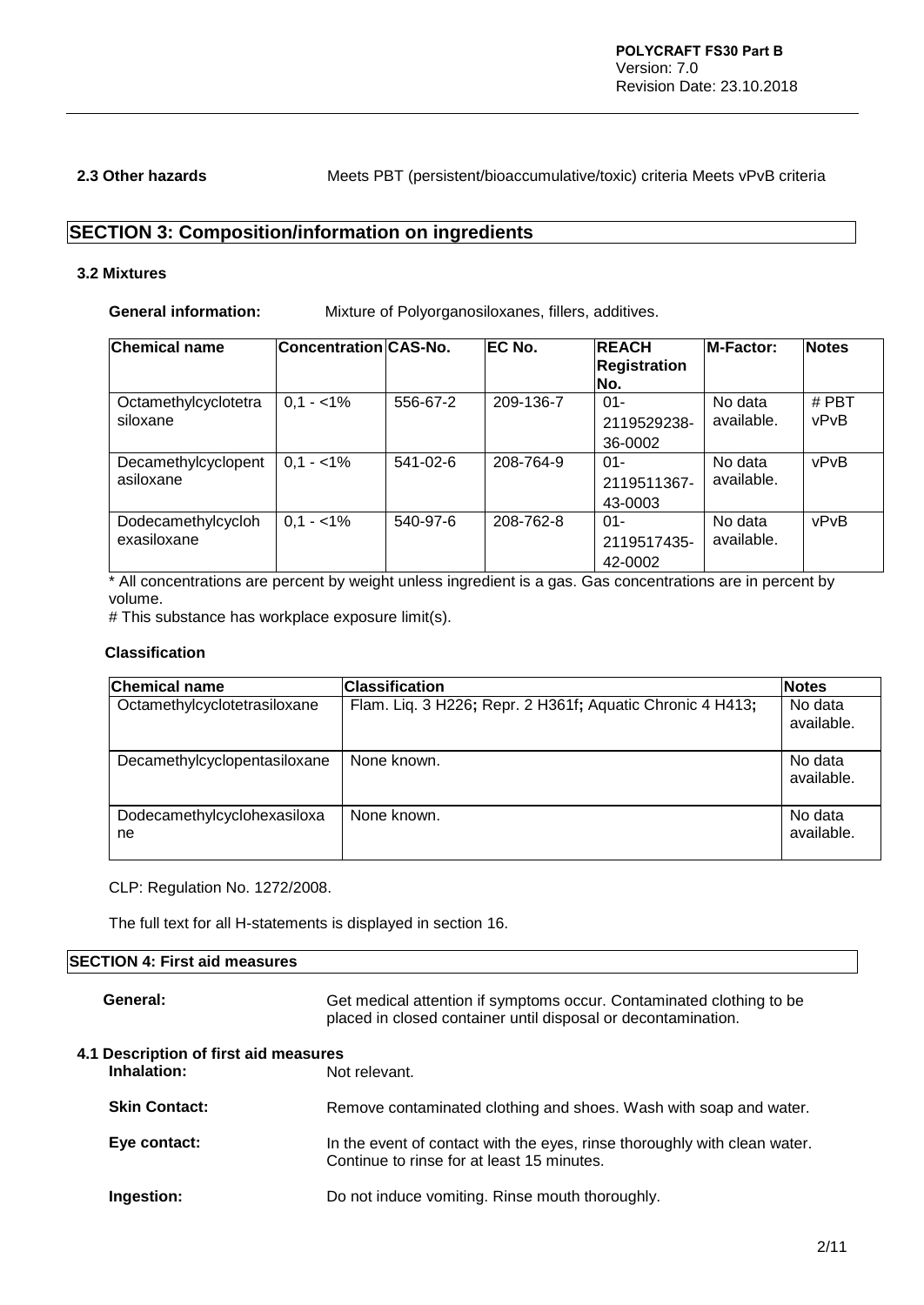|                                                                                                                            | 4.2 Most important symptoms<br>and effects, both acute and<br>delayed:     | None known.                                                                                      |
|----------------------------------------------------------------------------------------------------------------------------|----------------------------------------------------------------------------|--------------------------------------------------------------------------------------------------|
| 4.3 Indication of any immediate medical attention and special treatment needed<br>Hazards:<br>No specific recommendations. |                                                                            |                                                                                                  |
|                                                                                                                            | Treatment:                                                                 | No specific recommendations.                                                                     |
|                                                                                                                            | <b>SECTION 5: Firefighting measures</b>                                    |                                                                                                  |
|                                                                                                                            | <b>General Fire Hazards:</b>                                               | No specific recommendations.                                                                     |
|                                                                                                                            | 5.1 Extinguishing media<br><b>Suitable extinguishing</b><br>media:         | Extinguish with foam, carbon dioxide or dry powder. Water spray.                                 |
|                                                                                                                            | <b>Unsuitable extinguishing</b><br>media:                                  | None known.                                                                                      |
|                                                                                                                            | 5.2 Special hazards arising<br>from the substance or<br>mixture:           | None known. For further information, refer to section 10: "Stability and<br>Reactivity".         |
|                                                                                                                            | 5.3 Advice for firefighters<br><b>Special fire fighting</b><br>procedures: | Water spray should be used to cool containers.                                                   |
|                                                                                                                            | <b>Special protective</b><br>equipment for fire-fighters:                  | Self-contained breathing apparatus and full protective clothing must be<br>worn in case of fire. |

#### **SECTION 6: Accidental release measures**

#### **6.1 Personal precautions, protective equipment and emergency procedures:**

| 6.1.1 For non-emergency<br>personnel:<br>6.1.2 For emergency<br>responders: | Use personal protective equipment. See Section 8 of the SDS for Personal<br>Protective Equipment.<br>No data available.                                                                                                                                                                                                                                                                      |
|-----------------------------------------------------------------------------|----------------------------------------------------------------------------------------------------------------------------------------------------------------------------------------------------------------------------------------------------------------------------------------------------------------------------------------------------------------------------------------------|
| <b>6.2 Environmental Precautions:</b>                                       | Collect spillage. Do not discharge into drains, water courses or onto the<br>ground.                                                                                                                                                                                                                                                                                                         |
| 6.3 Methods and material for<br>containment and cleaning<br>up:             | Containers with collected spillage must be properly labelled with correct<br>contents and hazard symbol. Container must be kept tightly closed. Absorb<br>with sand or other inert absorbent. To clean the floor and all objects<br>contaminated by this material, use an appropriate solvent. (cf. : $\S$ 9) Flush<br>area with plenty of water. Incinerate in suitable combustion chamber. |
| 6.4 Reference to other<br>sections:                                         | Caution: Contaminated surfaces may be slippery. For waste disposal, see<br>Section 13 of the SDS.                                                                                                                                                                                                                                                                                            |

# **SECTION 7: Handling and storage**

| 7.1 Precautions for safe<br>handling: | No specific precautions. |
|---------------------------------------|--------------------------|
|                                       |                          |

**7.2 Conditions for safe storage, including any incompatibilities:** 

No special storage precautions noted. Material is stable under normal conditions. Avoid contact with oxidizing agents. Suitable containers: polyethylene. Plastic lined steel drum.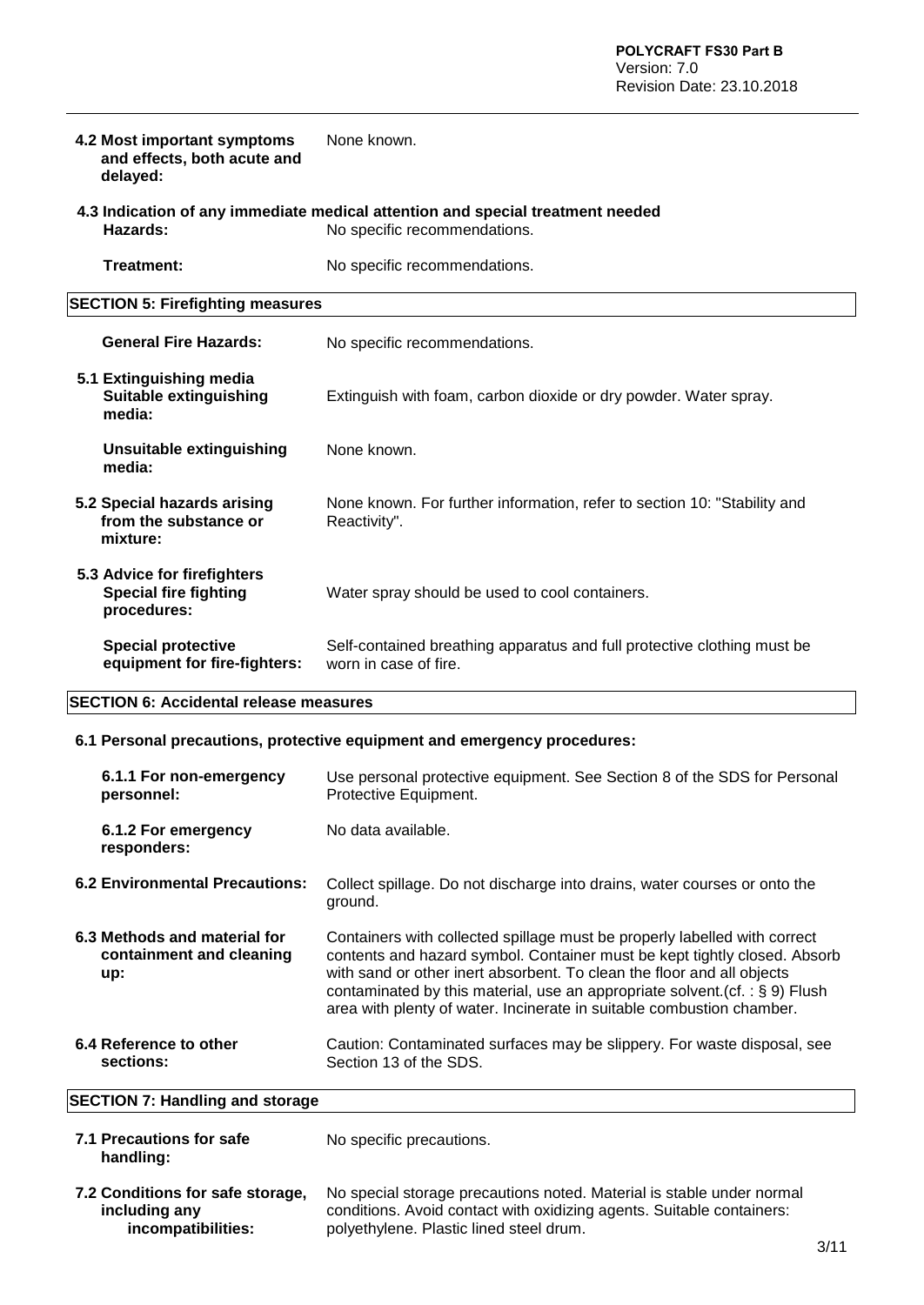**7.3 Specific end use(s):** No specific recommendations.

| <b>Chemical name</b>                                                                                                                           | <b>Type</b> | <b>Exposure Limit Values</b>                                                                                                                                                             | Source |
|------------------------------------------------------------------------------------------------------------------------------------------------|-------------|------------------------------------------------------------------------------------------------------------------------------------------------------------------------------------------|--------|
| Octamethylcyclotetrasiloxane                                                                                                                   | <b>VME</b>  | 120 mg/m3<br>10 ppm                                                                                                                                                                      |        |
| 8.2 Exposure controls<br><b>Appropriate Engineering</b><br><b>Controls:</b>                                                                    |             | No special precautions.                                                                                                                                                                  |        |
| <b>General information:</b>                                                                                                                    |             | Individual protection measures, such as personal protective equipment<br>No specific precautions.                                                                                        |        |
| <b>Eye/face protection:</b>                                                                                                                    |             | Safety Glasses.                                                                                                                                                                          |        |
| <b>Skin protection</b><br><b>Hand Protection:</b><br>Material: Nitrile.<br>Material: Polyvinyl chloride (PVC).<br>Material: Rubber or plastic. |             |                                                                                                                                                                                          |        |
| Other:                                                                                                                                         |             | No skin protection is ordinarily required under normal conditions of use. In<br>accordance with good industrial hygiene practices, precautions should be<br>taken to avoid skin contact. |        |
|                                                                                                                                                |             |                                                                                                                                                                                          |        |
| <b>Respiratory Protection:</b>                                                                                                                 |             | No specific precautions.                                                                                                                                                                 |        |
| <b>Hygiene measures:</b>                                                                                                                       |             | Provide eyewash station and safety shower.                                                                                                                                               |        |

#### **SECTION 9: Physical and chemical properties**

#### **9.1 Information on basic physical and chemical properties**

| > 200 °C (Closed cup according to method Afnor T |
|--------------------------------------------------|
|                                                  |
|                                                  |
|                                                  |
|                                                  |
|                                                  |
|                                                  |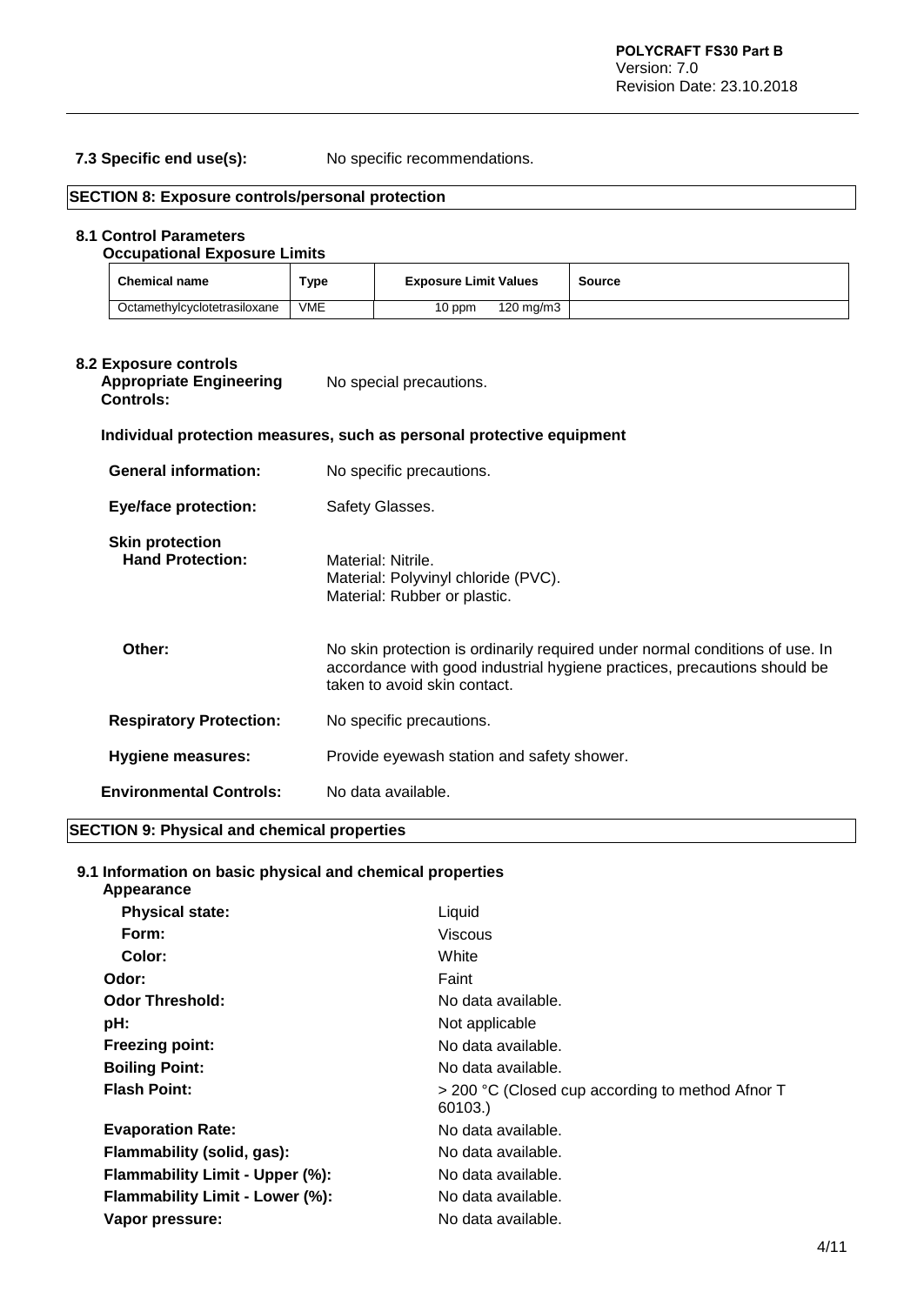| Vapor density (air=1):                   | No data available.                                                                                                                                                                                           |
|------------------------------------------|--------------------------------------------------------------------------------------------------------------------------------------------------------------------------------------------------------------|
| <b>Density:</b>                          | 1,005 - 1,05 kg/dm3 (20 °C)                                                                                                                                                                                  |
| Solubility(ies)                          |                                                                                                                                                                                                              |
| <b>Solubility in Water:</b>              | <b>Practically Insoluble</b>                                                                                                                                                                                 |
| Solubility (other):                      | Acetone: Practically Insoluble<br>Alcohol: Dispersible<br>Diethylether: Dispersible<br>Aliphatic hydrocarbons: Dispersible<br>Aromatic hydrocarbons: Dispersible<br><b>Chlorinated solvents: Dispersible</b> |
| Partition coefficient (n-octanol/water): | No data available.                                                                                                                                                                                           |
| <b>Autoignition Temperature:</b>         | $>$ 400 °C                                                                                                                                                                                                   |
| <b>Decomposition Temperature:</b>        | No data available.                                                                                                                                                                                           |
| Viscosity:                               | Approximate 7 000 mm2/s (25 °C)                                                                                                                                                                              |
| <b>Explosive properties:</b>             | No data available.                                                                                                                                                                                           |
| <b>Oxidizing properties:</b>             | According to the data on the components Not considered<br>as oxidizing. (evaluation by structure-activity relationship)                                                                                      |

**9.2 Other information**: No data available.

#### **SECTION 10: Stability and reactivity**

| 10.1 Reactivity:                                 | Not relevant.                                                                                                        |
|--------------------------------------------------|----------------------------------------------------------------------------------------------------------------------|
| <b>10.2 Chemical Stability:</b>                  | <b>Stable</b>                                                                                                        |
| 10.3 Possibility of hazardous<br>reactions:      | Not known.                                                                                                           |
| 10.4 Conditions to avoid:                        | No other information noted.                                                                                          |
| <b>10.5 Incompatible Materials:</b>              | Strong oxidizing agents.                                                                                             |
| 10.6 Hazardous Decomposition<br><b>Products:</b> | Thermal decomposition or combustion may liberate carbon oxides and<br>other toxic gases or vapors. Amorphous silica. |

# **SECTION 11: Toxicological information**

| Information on likely routes of exposure |                      |                                                        |
|------------------------------------------|----------------------|--------------------------------------------------------|
| Inhalation:                              |                      | No effects expected (assessment based on ingredients). |
| Ingestion:                               |                      | No effects expected (assessment based on ingredients). |
|                                          | <b>Skin Contact:</b> | No effects expected (assessment based on ingredients). |
|                                          | Eye contact:         | No effects expected (assessment based on ingredients). |
|                                          |                      |                                                        |

### **11.1 Information on toxicological effects:**

#### **Acute toxicity:**

### **Oral:**

Product: Not classified for acute toxicity based on available data.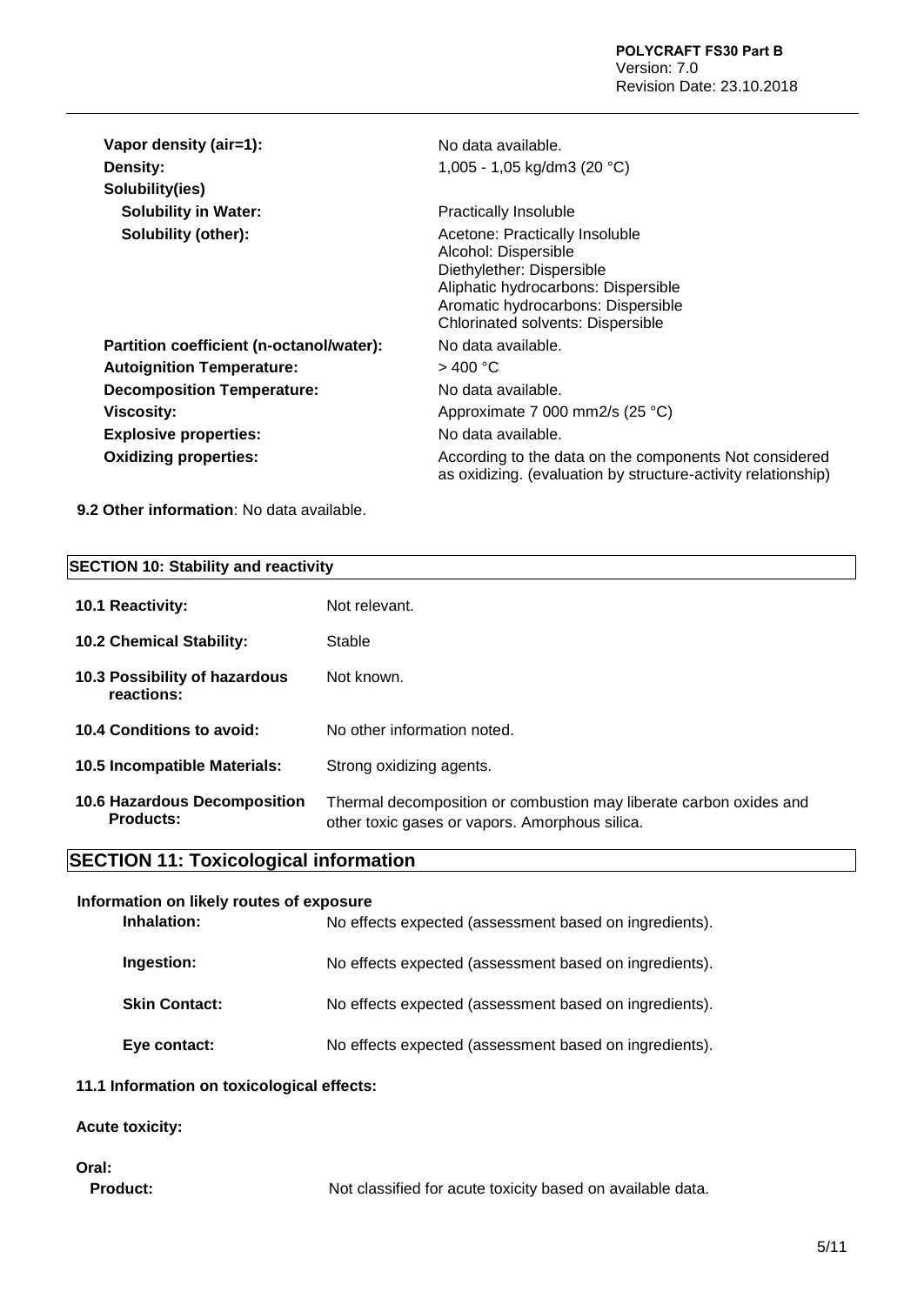| Dermal:<br><b>Product:</b>                                                                                      | Not classified for acute toxicity based on available data.                                                                 |
|-----------------------------------------------------------------------------------------------------------------|----------------------------------------------------------------------------------------------------------------------------|
| Inhalation:<br><b>Product:</b><br>Specified substance(s):                                                       | Composition/information on ingredients                                                                                     |
| octamethylcyclotetrasiloxane                                                                                    | LC 50 (Rat, 4 h): $>$ 36 mg/l                                                                                              |
| Decamethylcyclopentasiloxan<br>е                                                                                | LC 50 (Rat): 8,67 mg/l                                                                                                     |
| <b>Repeated dose toxicity:</b><br>Product:                                                                      | No data available.                                                                                                         |
| Specified substance(s):<br>octamethylcyclotetrasiloxane                                                         | NOAEL (Rat, Inhalation): 1,820 mg/l Method: OECD 453<br>NOAEL (Rabbit, Dermal): 960 mg/kg Method: OECD 411                 |
| Decamethylcyclopentasiloxan<br>e                                                                                | NOAEL (Rat, Oral): $>= 1000$ mg/kg<br>NOAEL (Rat, Inhalation - vapor): >= 2,42 mg/l<br>NOAEL (Rat, Dermal): >= 1 600 mg/kg |
| Dodecamethylcyclohexasiloxa<br>ne                                                                               | NOAEL (Rat, Oral): >= 1 000 mg/kg Method: OECD 422<br>NOAEL (Rat, Inhalation - vapor): 0,0182 mg/l Method: OECD 413        |
| <b>Skin Corrosion/Irritation:</b><br><b>Product:</b><br>Specified substance(s):<br>octamethylcyclotetrasiloxane | Composition/information on ingredients<br>Rabbit, 24 h : Not irritating                                                    |
| Decamethylcyclopentasiloxane                                                                                    | Rabbit: Not irritating                                                                                                     |
| Dodecamethylcyclohexasiloxa<br>ne                                                                               | OECD 404 (Rabbit) : Not irritating                                                                                         |
| <b>Serious Eye Damage/Eye</b><br><b>Irritation:</b><br>Product:<br>Specified substance(s):                      | Composition/information on ingredients                                                                                     |
| octamethylcyclotetrasiloxane                                                                                    | Rabbit, 24 h : Not irritating                                                                                              |
| Decamethylcyclopentasiloxane                                                                                    | Rabbit: Not irritating                                                                                                     |
| Dodecamethylcyclohexasiloxa<br>ne                                                                               | OECD 405 (Rabbit) : Not irritating                                                                                         |
| <b>Respiratory or Skin</b><br>Sensitization:<br><b>Product:</b><br>Specified substance(s):                      | Composition/information on ingredients                                                                                     |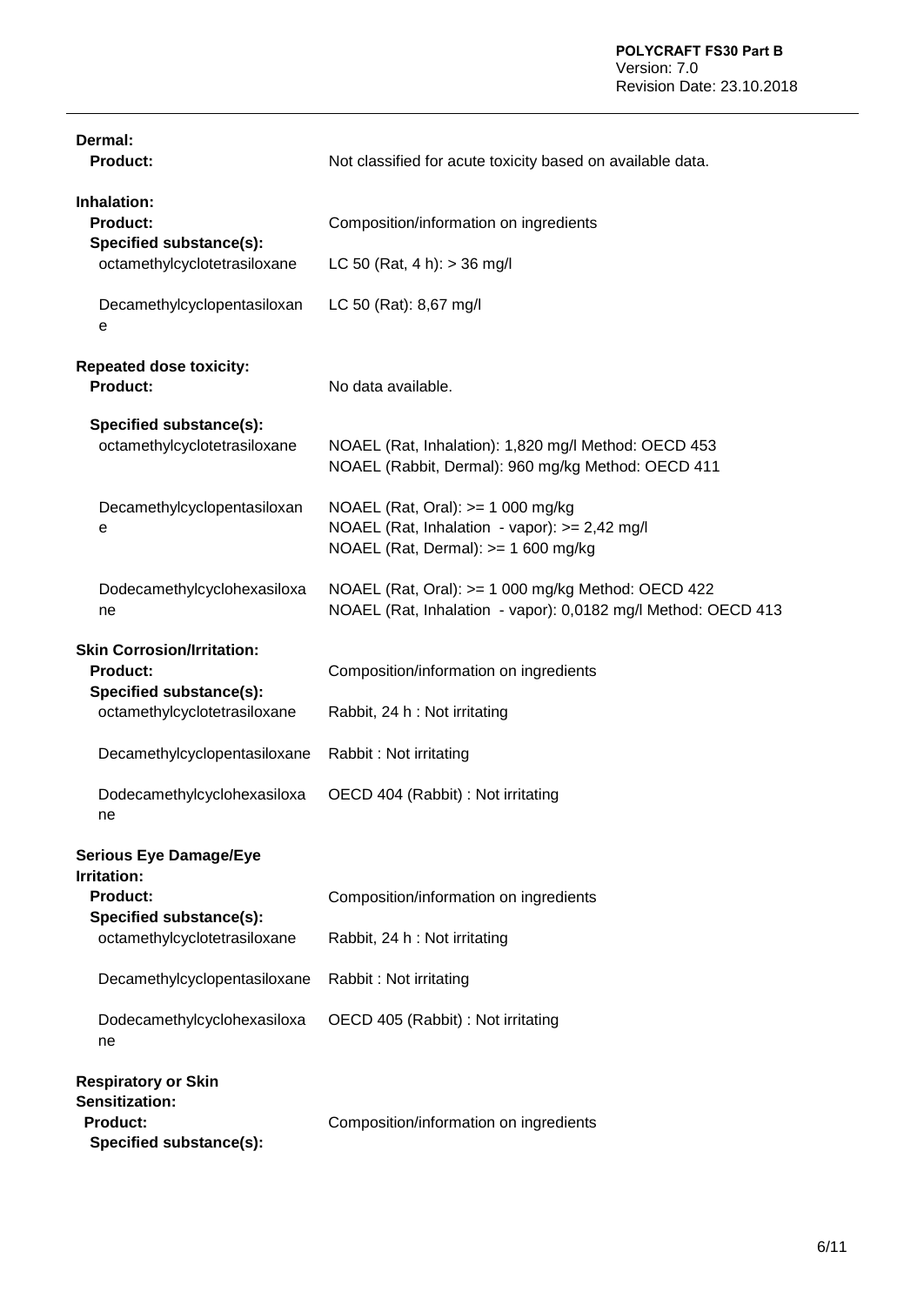| octamethylcyclotetrasiloxane                                                                                | Guinea Pig: Not a skin sensitizer.                                                                                                                                                                                                                    |  |
|-------------------------------------------------------------------------------------------------------------|-------------------------------------------------------------------------------------------------------------------------------------------------------------------------------------------------------------------------------------------------------|--|
| Decamethylcyclopentasiloxane                                                                                | Not a skin sensitizer.                                                                                                                                                                                                                                |  |
| Dodecamethylcyclohexasiloxa<br>ne                                                                           | OECD 406 (Guinea Pig) : Not a skin sensitizer.                                                                                                                                                                                                        |  |
| <b>Germ Cell Mutagenicity:</b>                                                                              |                                                                                                                                                                                                                                                       |  |
| In vitro:<br><b>Product:</b><br>Specified substance(s):<br>octamethylcyclotetrasiloxane                     | Composition/information on ingredients<br>Bacteria : No mutagenic components identified.<br>Chromosomal aberration : No mutagenic components identified.<br>In vitro gene mutations test on mammalian cells: : No mutagenic<br>components identified. |  |
| Decamethylcyclopentasiloxa<br>ne                                                                            | Chromosomal aberration : No mutagenic components identified.<br>Bacteria : No mutagenic components identified.                                                                                                                                        |  |
| Dodecamethylcyclohexasilox<br>ane                                                                           | Mouse lymphoma cells (OECD 476): negative with and without<br>metabolic activation<br>Bacteria (OECD 471): negative with and without metabolic activation                                                                                             |  |
| In vivo:<br><b>Product:</b>                                                                                 | No data available.                                                                                                                                                                                                                                    |  |
| Specified substance(s):<br>octamethylcyclotetrasiloxane                                                     | No effects expected.                                                                                                                                                                                                                                  |  |
| Decamethylcyclopentasiloxa<br>ne                                                                            | No effects expected.                                                                                                                                                                                                                                  |  |
| Dodecamethylcyclohexasilox<br>ane                                                                           | Mammalian erythrocyte micronucleus test (OECD 474): No mutagenic<br>effects.                                                                                                                                                                          |  |
| Carcinogenicity:<br><b>Product:</b><br>Specified substance(s):<br>octamethylcyclotetrasiloxane              | Composition/information on ingredients<br>Rat (, Female, Male, Inhalation): (OECD 453) No effects expected.                                                                                                                                           |  |
| <b>Reproductive toxicity:</b><br><b>Product:</b><br>Specified substance(s):<br>octamethylcyclotetrasiloxane | Composition/information on ingredients<br>Suspected of damaging fertility.                                                                                                                                                                            |  |
| Dodecamethylcyclohexasilox<br>ane                                                                           | Based on available data, the classification criteria are not met.                                                                                                                                                                                     |  |
| <b>Reproductive toxicity</b><br>(Fertility):<br>Product:<br>Specified substance(s):                         | Composition/information on ingredients                                                                                                                                                                                                                |  |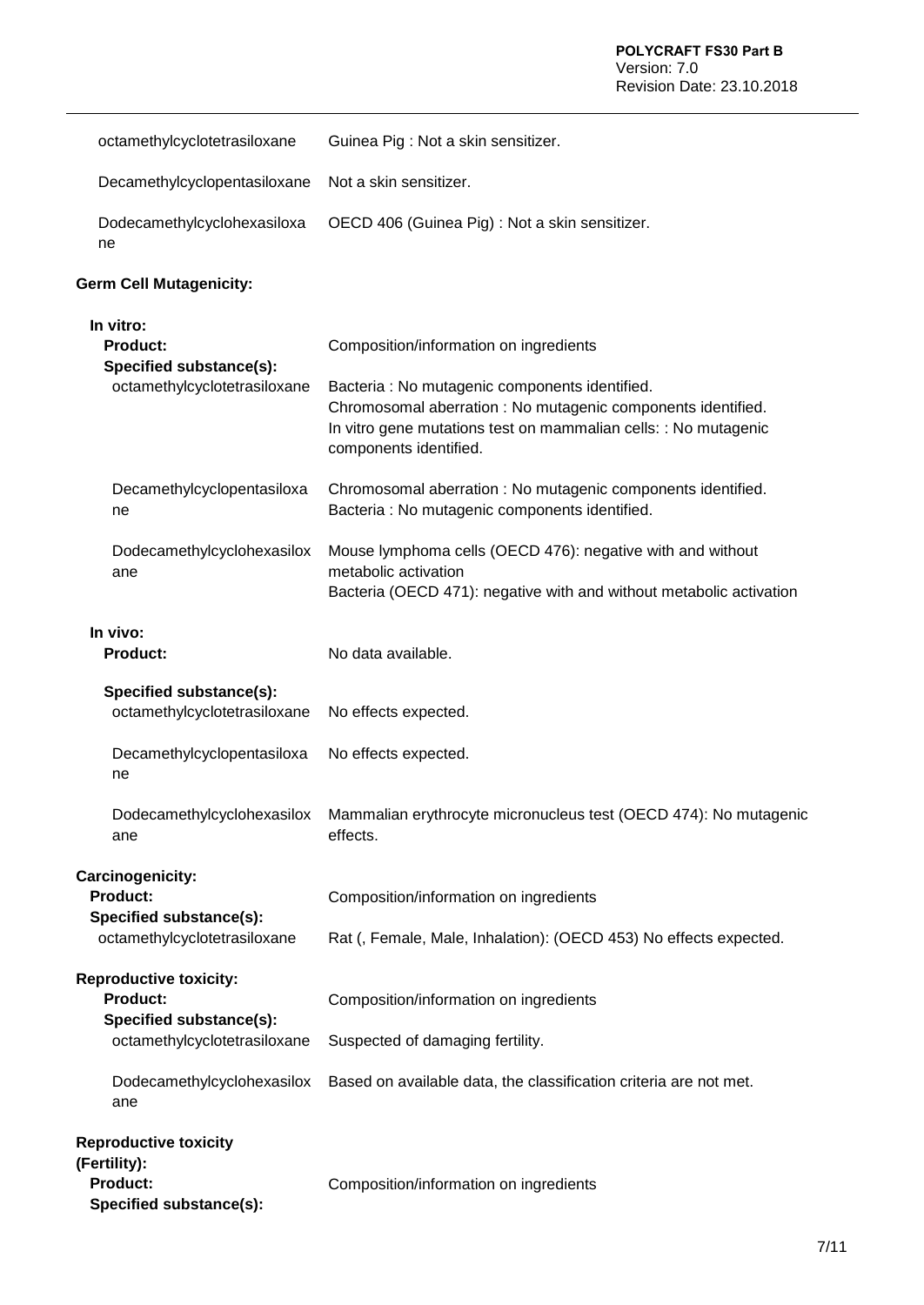| octamethylcyclotetrasiloxane                                                                    | Fertility study 2 generations. Rat (Inhalation): NOAEL (parent): 3,64<br>mg/l NOAEL (F1):None. NOAEL (F2): None. Method: OECD 416                                            |
|-------------------------------------------------------------------------------------------------|------------------------------------------------------------------------------------------------------------------------------------------------------------------------------|
| Decamethylcyclopentasiloxane                                                                    | Fertility study 2 generations. Rat (Inhalation): NOAEL (parent): 3,64<br>mg/l NOAEL (F1):None. NOAEL (F2): None. Method: OECD 416                                            |
| Dodecamethylcyclohexasiloxa<br>ne                                                               | Reproduction/developmental toxicity screening test. Rat (Gavage<br>(Oral)): NOAEL (parent): >= 1 000 mg/kg NOAEL (F1):>= 1 000 mg/kg<br>NOAEL (F2): Method: OECD 422         |
| <b>Developmental toxicity</b>                                                                   |                                                                                                                                                                              |
| (Teratogenicity):<br><b>Product:</b><br>Specified substance(s):<br>octamethylcyclotetrasiloxane | Composition/information on ingredients                                                                                                                                       |
|                                                                                                 | Rat (Inhalation): NOAEL (terato): > 6,066 mg/l NOAEL (mater): 3,640<br>mg/l Method: OECD 414                                                                                 |
| Dodecamethylcyclohexasiloxa<br>ne                                                               | Rabbit NOAEL (terato): >= 1 000 mg/kg NOAEL (mater): >= 1 000<br>mg/kg Method: OECD 414 Rat NOAEL (terato): >= 1 000 mg/kg<br>NOAEL (mater): >= 1 000 mg/kg Method: OECD 414 |
| <b>Specific Target Organ Toxicity - Single Exposure:</b><br>Product:                            | No data available.                                                                                                                                                           |
| Specified substance(s):<br>Dodecamethylcyclohexasilox<br>ane                                    | Based on available data, the classification criteria are not met.                                                                                                            |
| <b>Specific Target Organ Toxicity - Repeated Exposure:</b>                                      |                                                                                                                                                                              |
| Product:                                                                                        | No data available.                                                                                                                                                           |
| Specified substance(s):<br>Dodecamethylcyclohexasiloxa<br>ne                                    | Based on available data, the classification criteria are not met.                                                                                                            |
| <b>Aspiration Hazard:</b><br><b>Product:</b>                                                    | No data available.                                                                                                                                                           |
| Specified substance(s):<br>octamethylcyclotetrasiloxane                                         | No effects expected.                                                                                                                                                         |

# **SECTION 12: Ecological information**

#### **12.1 Toxicity:**

**Acute toxicity:** 

| Fish:                        |                                                    |
|------------------------------|----------------------------------------------------|
| <b>Product:</b>              | Composition/information on ingredients             |
| Specified substance(s):      |                                                    |
| octamethylcyclotetrasiloxane | LC 50 (Oncorhynchus mykiss, 96 h): $>= 0.022$ mg/l |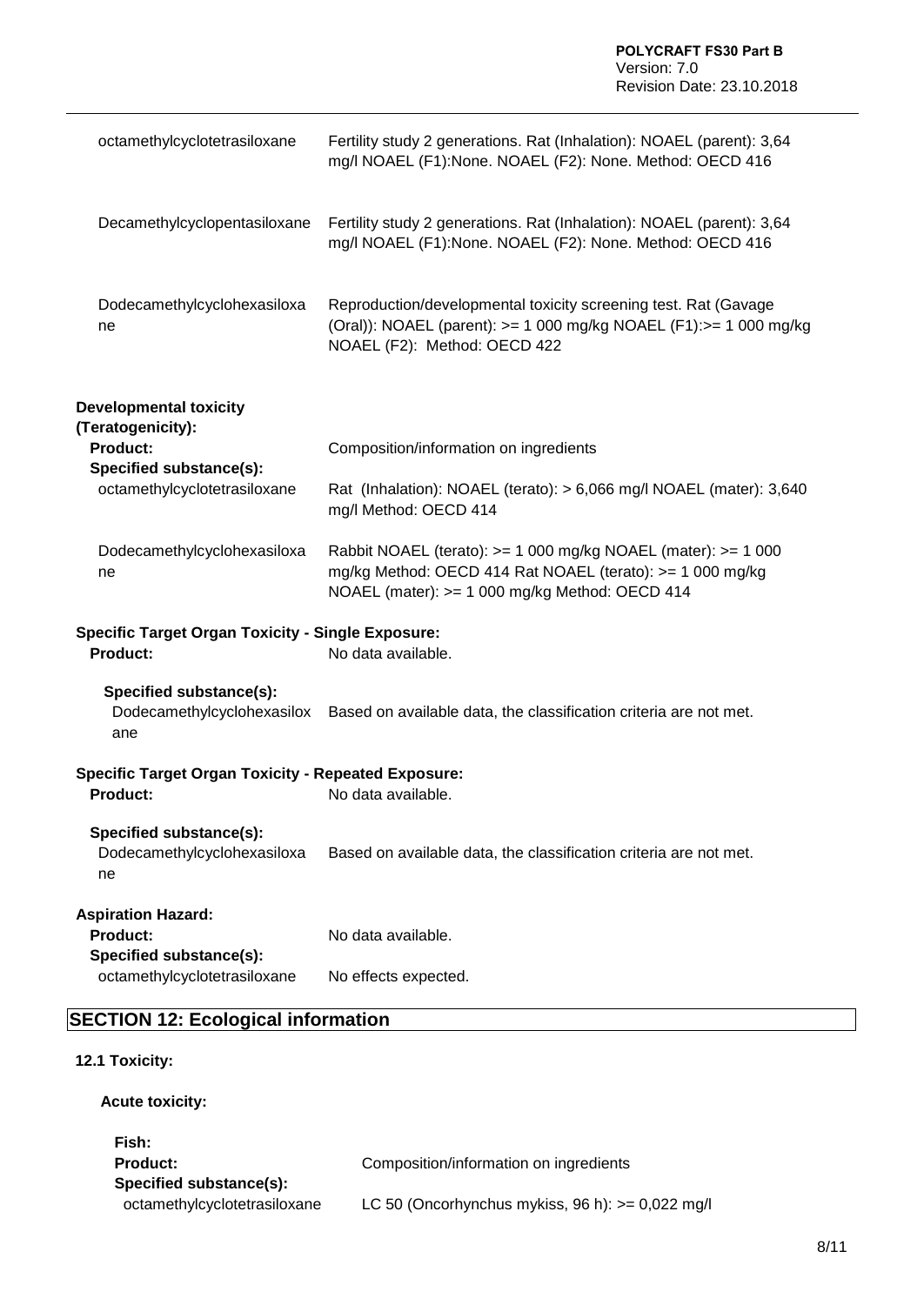| <b>Aquatic Invertebrates:</b><br><b>Product:</b><br>Specified substance(s):<br>octamethylcyclotetrasiloxane      | Composition/information on ingredients<br>EC 50 (Water flea (Daphnia magna), 48 h): > 0,015 mg/l                                           |
|------------------------------------------------------------------------------------------------------------------|--------------------------------------------------------------------------------------------------------------------------------------------|
| <b>Chronic Toxicity:</b>                                                                                         |                                                                                                                                            |
| Fish:<br><b>Product:</b>                                                                                         | No data available.                                                                                                                         |
| Specified substance(s):<br>octamethylcyclotetrasiloxane                                                          | NOEC (Oncorhynchus mykiss, 93 d): >= 0,0044 mg/l                                                                                           |
| Decamethylcyclopentasiloxane                                                                                     | NOEC (Oncorhynchus mykiss, 90 d): >= 0,014 mg/l                                                                                            |
| <b>Aquatic Invertebrates:</b><br><b>Product:</b><br>Specified substance(s):                                      | Composition/information on ingredients                                                                                                     |
| octamethylcyclotetrasiloxane                                                                                     | NOEC (Water flea (Daphnia magna), 21 d): 0,015 mg/l                                                                                        |
| Dodecamethylcyclohexasiloxan<br>e                                                                                | NOEC (Water flea (Daphnia magna), 21 d): >= 0,0046 mg/l                                                                                    |
| <b>Toxicity to Aquatic Plants:</b><br><b>Product:</b><br>Specified substance(s):<br>octamethylcyclotetrasiloxane | Composition/information on ingredients<br>EC 50 (Green algae (Selenastrum capricornutum), 96 h): > 0,022 mg/l                              |
| Dodecamethylcyclohexasilox<br>ane                                                                                | NOEC (Algae (Pseudokirchneriella subcapitata), 72 h): >= 0,002 mg/l<br>EC 50 (Algae (Pseudokirchneriella subcapitata), 72 h): > 0,002 mg/l |
| 12.2 Persistence and Degradability:                                                                              |                                                                                                                                            |
| <b>Biodegradation:</b><br><b>Product:</b><br>Specified substance(s):<br>octamethylcyclotetrasiloxane             | Composition/information on ingredients<br>3,7 % (29 d) The product is not considered to be readily<br>biodegradable.                       |
| Decamethylcyclopentasiloxane                                                                                     | 0,14 % (28 d) The product is not readily biodegradable.                                                                                    |
| Dodecamethylcyclohexasiloxan<br>е                                                                                | 4,5 % (28 d, OECD 310) The product is not readily biodegradable.                                                                           |
| <b>BOD/COD Ratio:</b><br><b>Product:</b>                                                                         | No data available.                                                                                                                         |

# **12.3 Bioaccumulative potential:**

| <b>Product:</b>         | Composition/information on ingredients |
|-------------------------|----------------------------------------|
| Specified substance(s): |                                        |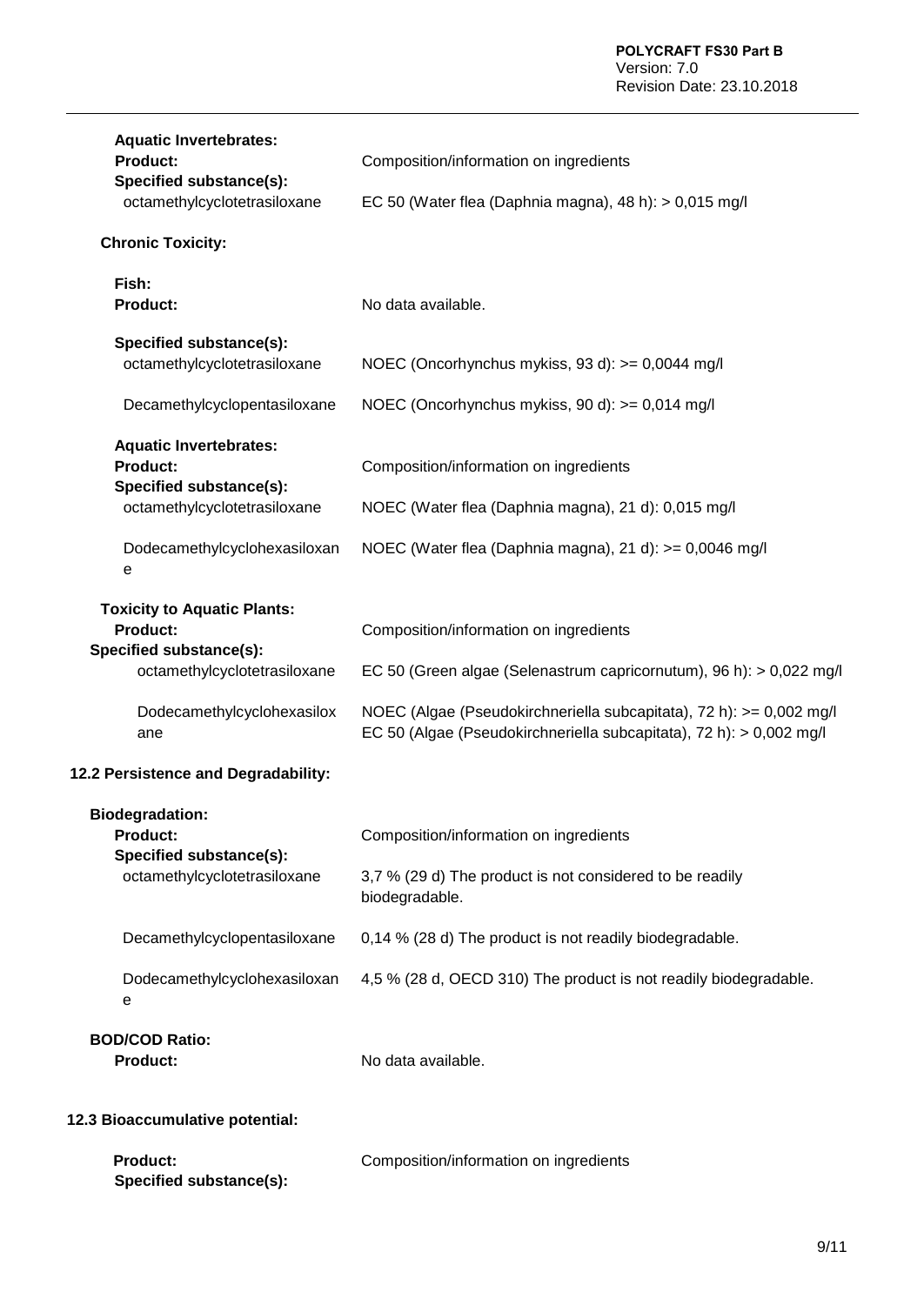| octamethylcyclotetrasiloxane                | Fathead Minnow, Bioconcentration Factor (BCF): 12 400                                                   |                              |
|---------------------------------------------|---------------------------------------------------------------------------------------------------------|------------------------------|
| Decamethylcyclopentasiloxane                | Fathead Minnow, Bioconcentration Factor (BCF): 7 060                                                    |                              |
| Dodecamethylcyclohexasiloxane               | Fathead Minnow, Bioconcentration Factor (BCF): 2 860 (OECD)<br>305) Has the potential to bioaccumulate. |                              |
| 12.4 Mobility in soil:                      | No data available.                                                                                      |                              |
| 12.5 Results of PBT and vPvB<br>assessment: | Composition/information on ingredients                                                                  |                              |
| octamethylcyclotetrasiloxane                | Meets PBT<br>(persistent/bioaccumulative/toxic)<br>criteria, Meets vPvB criteria                        | REACH (1907/2006) Ax<br>XIII |
| Decamethylcyclopentasiloxane                | Meets vPvB criteria                                                                                     | REACH (1907/2006) Ax<br>XIII |
| Dodecamethylcyclohexasiloxane               | Meets vPvB criteria                                                                                     | REACH (1907/2006) Ax<br>XIII |
| 12.6 Other adverse effects:                 | No data available.                                                                                      |                              |

## **SECTION 13: Disposal considerations**

#### **13.1 Waste treatment methods:**

| <b>General information:</b>    | The user's attention is drawn to the possible existence of local regulations<br>regarding disposal.                                                                                                                                                                                                       |
|--------------------------------|-----------------------------------------------------------------------------------------------------------------------------------------------------------------------------------------------------------------------------------------------------------------------------------------------------------|
| Disposal methods               |                                                                                                                                                                                                                                                                                                           |
| <b>Disposal instructions:</b>  | Dispose of waste at an appropriate treatment and disposal facility in<br>accordance with applicable laws and regulations, and product<br>characteristics at time of disposal. Incinerate.                                                                                                                 |
| <b>Contaminated Packaging:</b> | Contaminated packages should be as empty as possible. Dispose of<br>waste at an appropriate treatment and disposal facility in accordance<br>with applicable laws and regulations, and product characteristics at time<br>of disposal. Recycle following cleaning or dispose of at an authorised<br>site. |

# **SECTION 14: Transport information**

This material is not subject to transport regulations.

**Other information:** No special precautions.

**14.7 Transport in bulk according to Annex II of MARPOL and the IBC Code**: Not applicable.